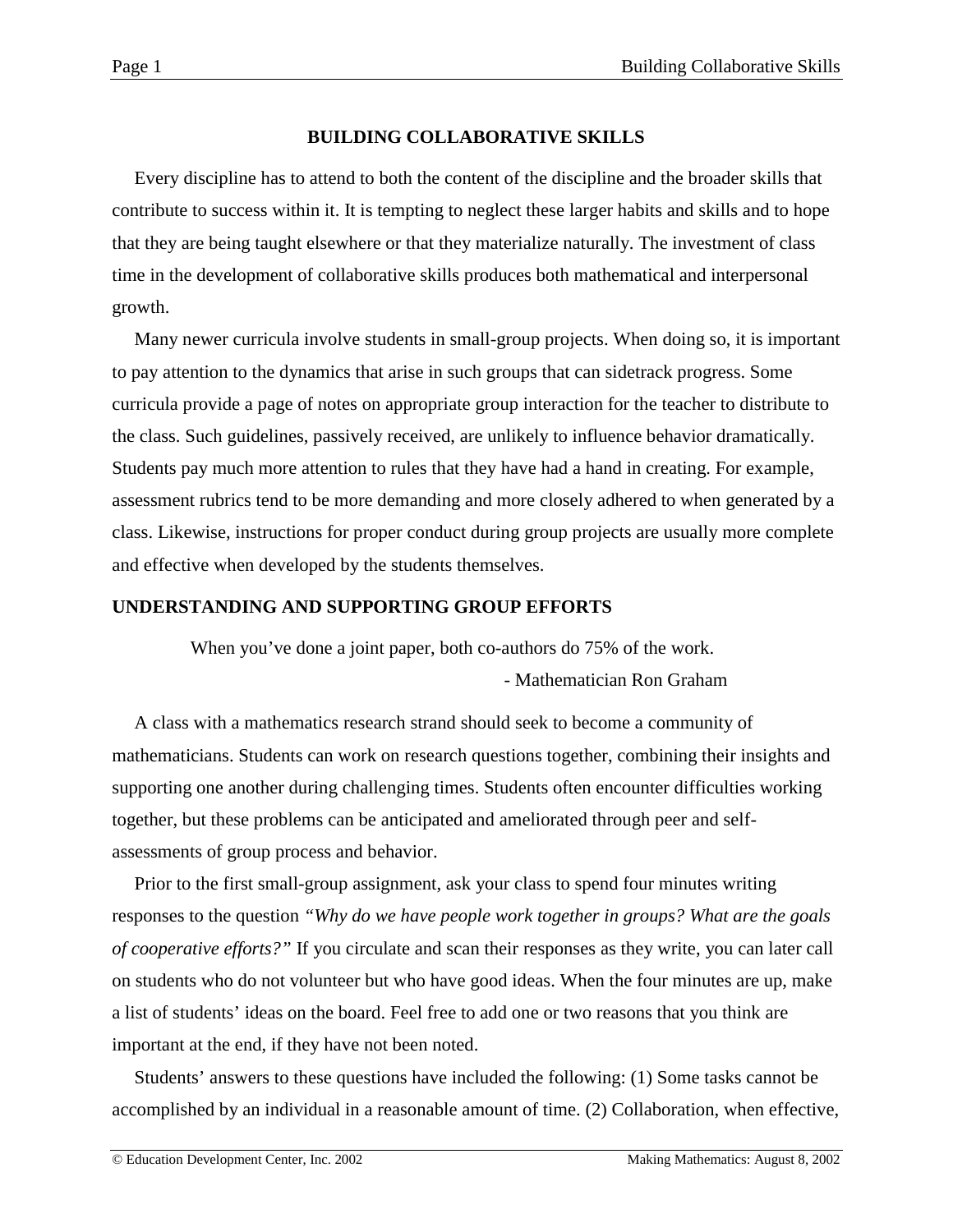is capable of producing outcomes that are more interesting, creative, and thorough (because of checking one another's assumptions and computations) than any of the group's members could produce on their own. (3) Group work requires the development of listening and communication skills that have importance outside formally structured group endeavors. (4) Group work facilitates the sharing of different ideas and perspectives. These varied approaches can make it easier to get unstuck. (5) Group work brings together the different backgrounds, and therefore different strengths, of the group members, leading to a greater appreciation for one another's talents. (6) It is more fun than working individually (and "enjoyment" is a [course goal\)](http://www2.edc.org/makingmath/handbook/teacher/SettingAndSharingGoals/SettingAndSharingGoals.asp).

One optimistic individual suggested that groups were preferable "because it is better to fail **with** someone than alone." Another said that the purpose was to decrease the number of papers the teacher had to correct. Often, students will suggest that group work enables them to divvy up a larger task; however, although there are times when this division of labor does occur, it should be viewed with a skeptical eye. Remind students that everyone in a group is responsible for ultimately understanding each aspect of the group's project, and note that reports that result from pasting together individual efforts are rarely coherent or correct. There should be a regular meeting of the minds, and every member should be involved in editing any final product.

Repeat the above writing and discussion cycle for the second set of questions: *"What issues arise when groups work on a task? What factors affect how well or poorly a group functions?"* The following student concerns are typical: (1) How much time each person invests in the project—is the distribution of labor fair? (2) Is there agreement on the group's purpose? Are there common standards and an equal commitment to the task? (If not, effort may be unequal.) (3) Do the individual members have different work habits or approaches? Is each member organized and cooperative? (4) Do they have similar or different problem-solving styles? Complimentary or conflicting ideas and philosophies? (5) Is there good listening and good will, or competitiveness? Is communication honest but constructive? Is there clear expression of opinions and ideas? (6) What roles do people play in groups? What structures are possible? (7) Are the group members friends, or even friendly? (8) Is there enthusiasm for the project? Is the task understood? (9) Are individuals focused and patient?

One student observed that over-agreement can lead to less satisfactory group outcomes. Too much harmony can lead to a lack of careful checking ("Oh, their idea matches mine so it must be right!") or too narrow a range of approaches. A little ferment can be a good thing.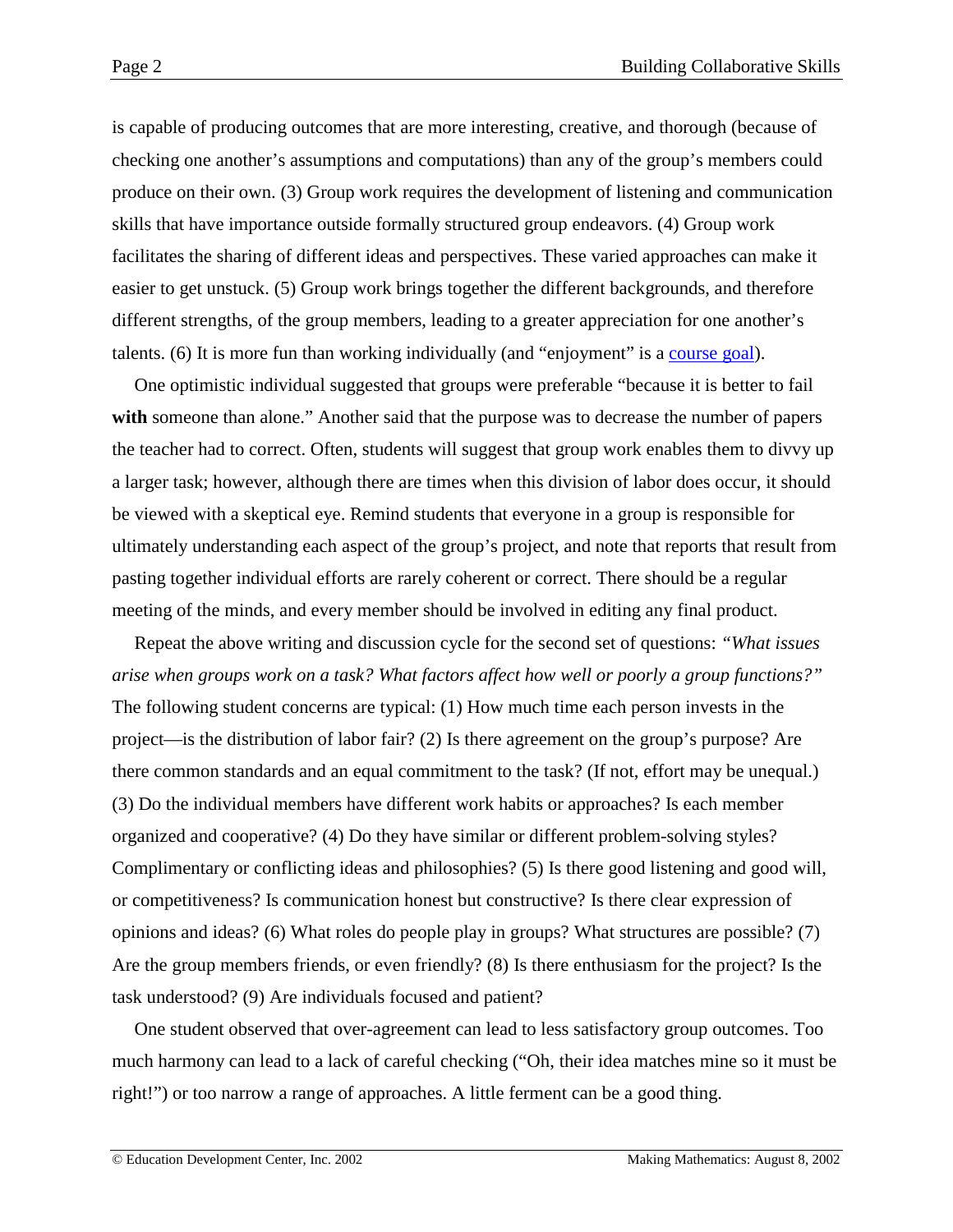In one class, a student wrote that groups work well when there is a recognized leader who delegates responsibilities. In contrast, another said that groups fail when one person tries to tell everyone what to do. This disagreement highlights the need to explicitly explore students' conceptions of effective approaches to group work. Neither view is wrong, but such a combination of views left unexplored would ensure a poor experience. The class in which this difference arose brainstormed clues, signals, and feedback that would help to establish or change the relationships group members had so that a structure that served the members and the project was chosen. When students discuss troubles that can arise, they do a better job of avoiding the pitfalls.

In that spirit, have students volunteer answers to a final question: *"What can you do if a group is not working well?"* (Note that while the writing encourages everyone to think about the questions, it can also become too routinized. Switching to a more casual format at this point can end the discussion on a more energetic note and keep the class involved.) Past suggestions include the following: (1) Discussing the problems as a group. (2) Talking with an individual whose behavior is of concern and trying to find out why that person is behaving a certain way. (3) Taking a break. (4) Getting a moderator. (5) Encouraging one another. (6) Taking the initiative to lead and set an example rather than nagging. (7) Avoid "zapping" one another. Respond to ideas in a supportive fashion. Many kids tend to begin with criticism ("That's not right…"). Seek to first identify and highlight the value in a classmate's contributions. (8) Talking with the teacher. Encourage students to come to you as a last resort. If you notice a problem, it is reasonable to intercede with an observation. Requests to break up a group should not be honored, but new groups should be constituted for each project.

Type up and distribute the three questions and the class's responses so that they can have them in a prominent spot in their notebooks for ready consultation. If you do this activity with more than one section, a combined list will show classes what other ideas their peers came up with.

It is important for all of us to be able to provide and receive constructive feedback. Students need to feel safe in doing so and to believe that the process is geared toward their personal and academic growth. After the first extended group activity, have students provide constructive peer feedback by writing their reflections on how their group worked during the group experience, using the following questions as a guide: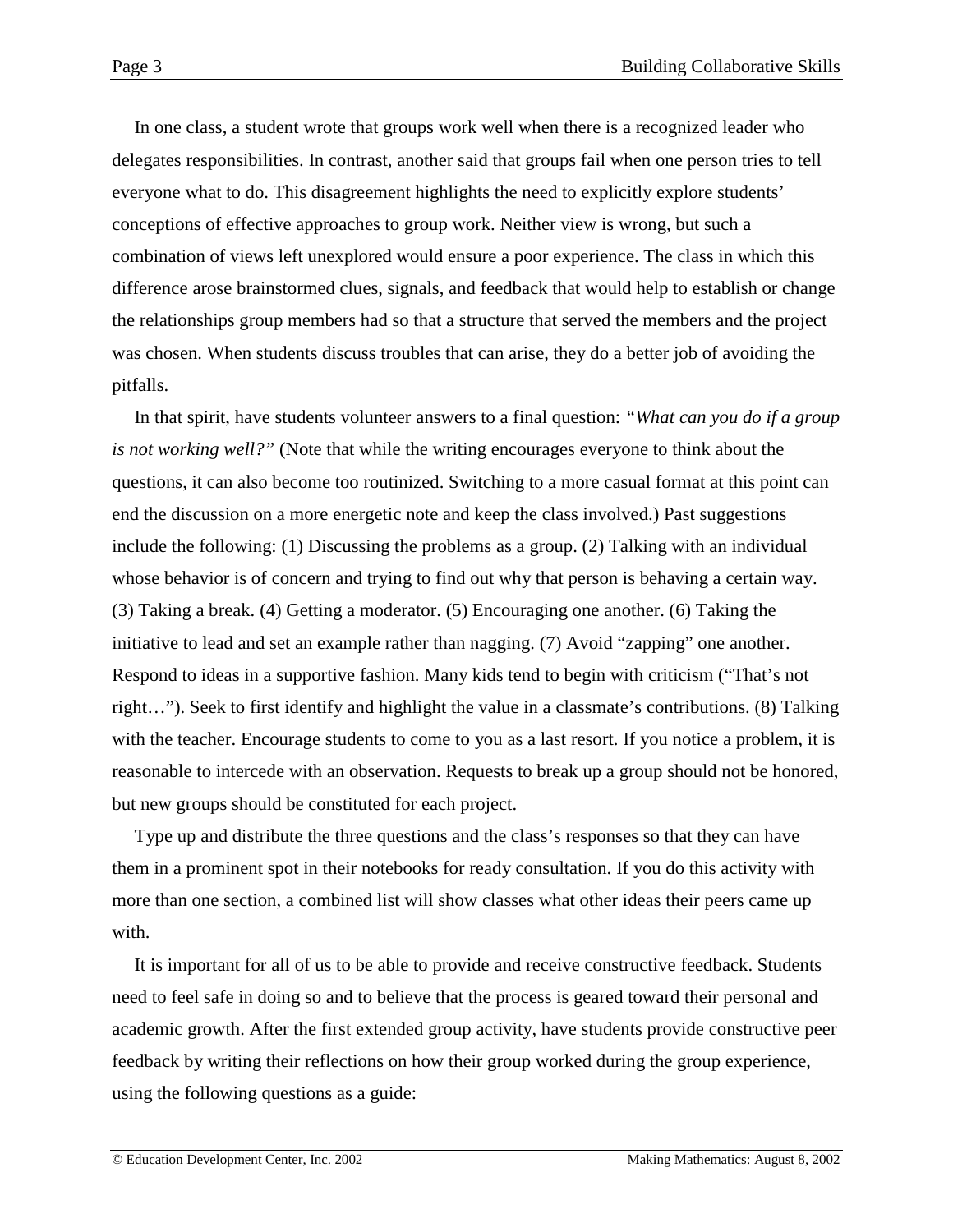- How did your group work together (an "objective" description)?
- What worked well?
- What could have worked better?
- How could it have worked better?

Promise to read the comments only to ensure that the feedback is clear and responsible, and then pass them on to the student's partner(s). Each group member should receive the same grade for a project; the feedback itself should not be graded or influence the grades of the individuals in the group. It is helpful to give feedback to the feedback-givers as well regarding the clarity and forthrightness of their responses.

Although it is not always anticipated at the beginning, students soon realize that an overriding issue affecting the success of a group project is the availability of time to work as a group. Depending on where group members live and on other life circumstances, time may not be available for meetings outside of class. Sometimes you may be able to form groups with these constraints in mind. In general, a significant amount of class time may be needed to provide work time for the groups. This time will be most productive if, at the end of each class work session, groups are required to assign and record individual homework tasks to be completed prior to their next meeting.

Group work intimately exposes students to the ideas and approaches of others. In small-group settings, students are more likely to really listen and less likely to be distracted than during whole-group discussions. Quieter students who hesitate to participate in class become more involved, and everyone is generally more willing to experiment, take risks, make mistakes, and analyze their reasoning.

There is no one best way to create groups. They can be formed based on which research question each student wants to explore. Students can have some input into the formation of groups ("Give me a list with your top ten choices"). You can group students randomly (e.g., picking them out of a hat). However, avoid attempts at tracking students into groups that are all supposedly of the same or different ability. There are too many important skills (problemposing, representation, writing, organization, proof, etc.) that contribute to research for there to be one tidy ranking within a class. Research efforts are worthwhile, in part, because they make apparent to students that mathematics is not primarily a test of computational accuracy, and that they each have a range of skills they can bring to meaningful mathematics explorations. A well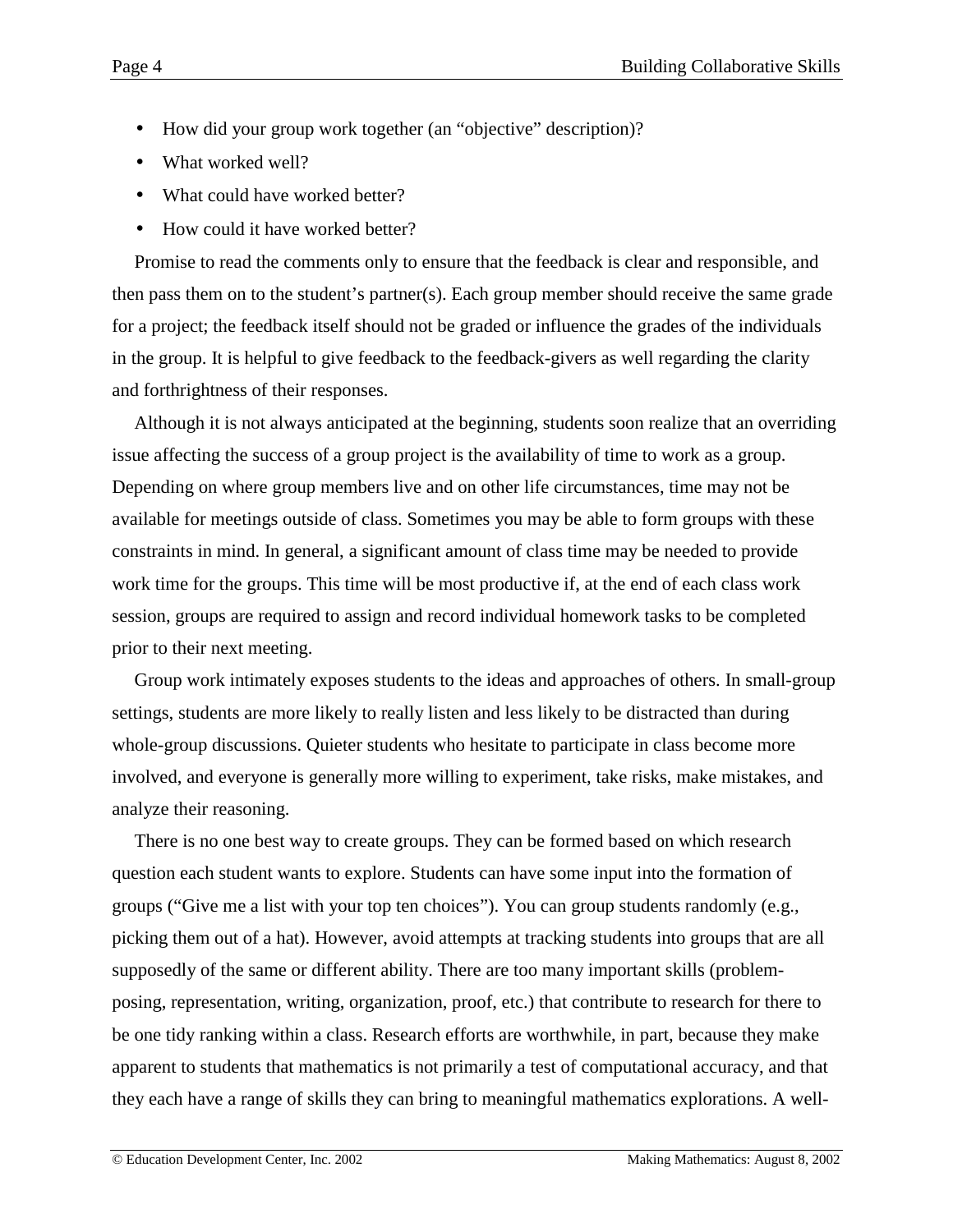balanced group will give each student a chance to be the expert at some task. A group that uniformly lacks a skill (e.g., using technology) will be forced to work, as a group, to gain some mastery in that area.

## **DEVELOPING GOOD CLASS DISCUSSION HABITS**

The above activity for developing a whole-class understanding of the reasons for, and ways to improve, small-group efforts can serve as a model for discussion of many aspects of classroom life. For example, your classes can apply the questions to issues involved in the preparation for and delivery of an oral presentation. While small groups are an efficient way to have many students talking and thinking at once, they do have the disadvantage that each group is unaware of the ideas and methods the rest of their classmates are exploring. Whole-class discussions provide a means for involving everyone with the same questions and for calling attention to important skills and concepts. These discussions can be enhanced by a preparatory exploration of discussions themselves.

The following prompts can yield a good list of guidelines for how to be involved in a discussion:

- Why do we have class discussions?
- What factors contribute to a good discussion?
- What are the students' roles during a discussion?
- What is the teacher's role?

Student responses typically include the following: (1) Discussions bring out different points of view, give you a chance to rethink your opinions, and force you to make your ideas clear enough for yourself so that you can communicate them to others. (2) Discussions succeed when there is active participation by a variety of people (and quieter kids strive to test their voice occasionally); speakers are audible; people know what they are talking about; and comments are sincere (people stick to claims that they believe). (3) When they are not speaking, students should be active listeners (make eye contact, nod, or otherwise communicate physically that they are being attentive). (4) Everyone should be courteous, respect other people's opinions, and be open to other people's ideas. (5) The teacher (or an appointed student) is a good facilitator when she calls on folks fairly, reminds people of the standards for involvement when needed, poses